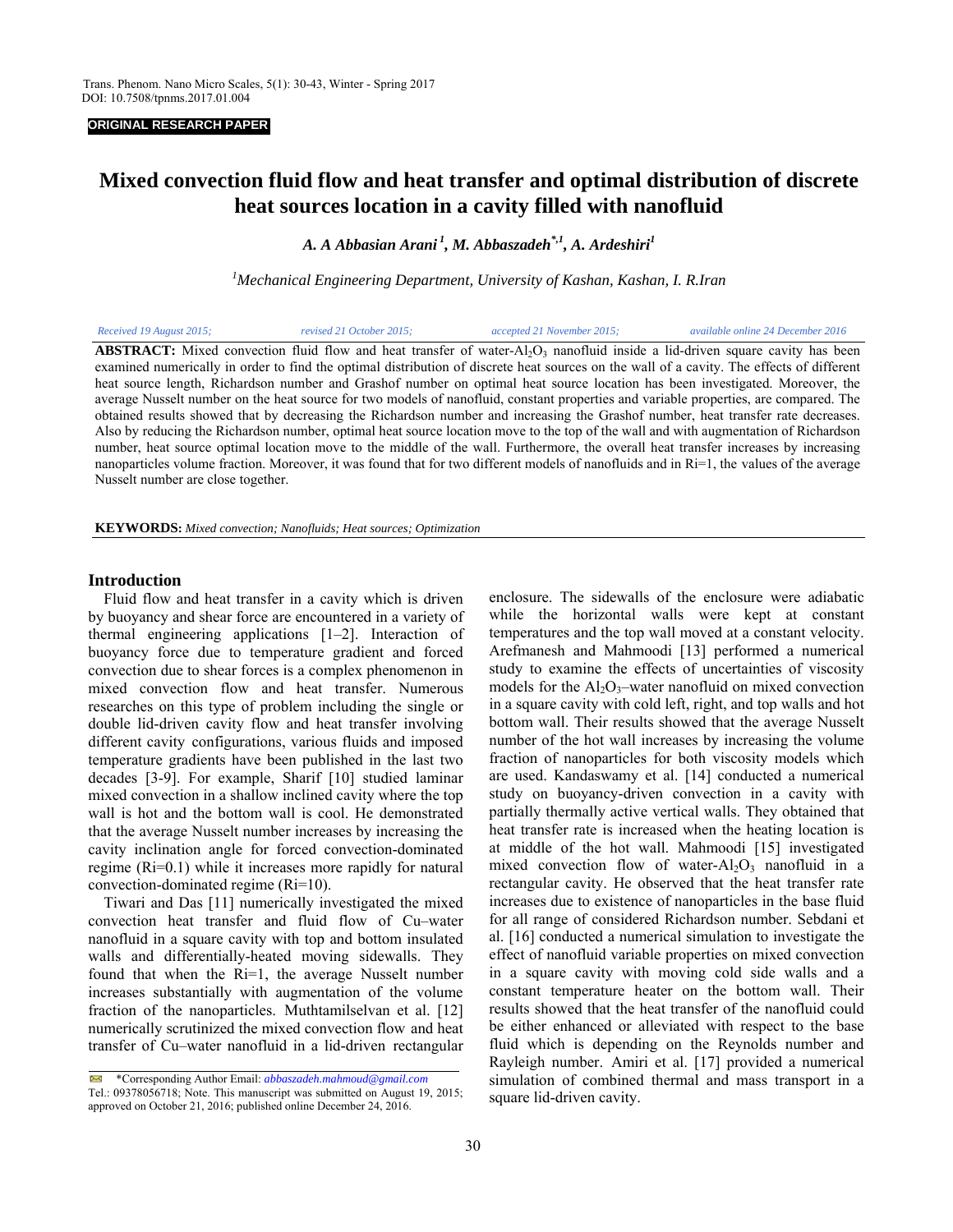# **Nomenclature**

|                  |                                             | u            | velocity component in the direction of x(m/s)          |
|------------------|---------------------------------------------|--------------|--------------------------------------------------------|
| $\mathcal{C}$    | Overall heat transfer                       | $\mathbf{V}$ | velocity component in the direction of $y(m/s)$        |
| $\overline{D}_0$ | Heat source length                          | U            | Dimensionless velocity component in the direction of X |
| $c_{P}$          | Specific heat at constant pressure(J/kgK)   | V            | Dimensionless velocity component in the direction of Y |
| F                | Buoyancy force $(Kgms-2)$                   |              | <b>Greek Symbols</b>                                   |
| g                | Acceleration of gravity $(m/s^2)$           | $\alpha$     | Thermal diffusivity $(m^2/s)$                          |
| Gr               | <b>Grashof Number</b>                       | β            | Coefficient of thermal expansion $(1/K)$               |
| H                | The height of cavity $(m)$                  | $\mu$        | Viscosity(kg/ms)                                       |
| K                | Conduction heat transfer coefficient (W/mK) | v            | Kinematic viscosity $(m^2/s)$                          |
| $Nu_{avg}$       | The average Nusselt number                  | $\theta$     | Dimensionless temperature                              |
| $Nu_{v}$         | Local Nusselt number                        | $\rho$       | Density $(kg/m^3)$                                     |
| Ma               | Mach number                                 | $\varphi$    | Volume fraction of nanoparticles                       |
| p                | Pressure( $N/m2$ )                          |              | <b>Subscripts</b>                                      |
| p                | Dimensionless pressure                      | avg          | Average                                                |
| $p_{r}$          | Prandtl number                              | $\mathbf{c}$ | Cold                                                   |
| Re               | Reynolds number                             | Opt          | Optimum                                                |
| Ra               | Rayleigh number                             | f            | Fluid                                                  |
| Ri               | Richardson number                           | $\mathbf h$  | Hot                                                    |
| $\mathbf T$      | Temperature(K)                              | nf           | Nanofluid                                              |
|                  |                                             | p            | Nanoparticle                                           |

Their results demonstrated that the heat and mass transfer rates inside the cavity increases for low values of Richardson numbers. The other applications of the mixed convection and also, using nanofluids as an innovative approach to enhance heat transfer can be found in references [18-36]. The convective heat transfer problem and optimal heat sources locations in enclosures have been studied in many literatures due to wide range of engineering applications in such processes. For instance, the thermal performance of electronic packages containing a number of discrete heat sources has been studied extensively. The design problem in electronic packages is to maintain cooling of chips in an effective way to prevent overheating and hot spots. This is achieved generally by effective cooling by natural convection, mixed convection and in certain cases by other means such as heat pipes, and finally by better design. In the latter case, the objective is to maximize heat transfer density so that the maximum temperature specified for safe operation of a chip is not exceeded. Thus, optimum placement of discrete heaters may be required with respect to usual equidistant placement. Muftuoglu and Bilgen [37] determined the optimum position of a discrete heater by maximizing the conductance and then studied heat transfer and volume flow rate with the discrete heater at its optimum position in open cavities by using the finite difference-control volume numerical method. The optimum position of single and multiple chips has been studied in references [38-39]. Recently, Dias and Milanez [40] have used genetic algorithms in order to optimize the heat sources in a cavity. In this paper, a numerical study has been done in order to find the optimal distribution of discrete heat sources on the

wall in a lid-driven square cavity filled with nanofluid. The effects of different heat source length values, Richardson number and Grashof number on optimal heat source location has been investigated. Results of flow field and heat transfer simulation in different conditions such as heat source movement, variation of heat sources length, Richardson number, Grashof number, nanoparticles volume fraction have been investigated. Also the average Nusselt number on the heat source for two models of nanofluid, constant properties and variable properties, are compared.

 $v_{\text{rel}}(m/a)$ 

# **The geometry, governing equations and boundary conditions**

In the present study a steady two-dimensional and laminar nanofluid flow inside the cavity is considered. The geometry is shown in Figure 1.



Length and height of the cavity are equal  $(L=H)$ . The top wall is insulated and moves in constant velocity  $U_0$  from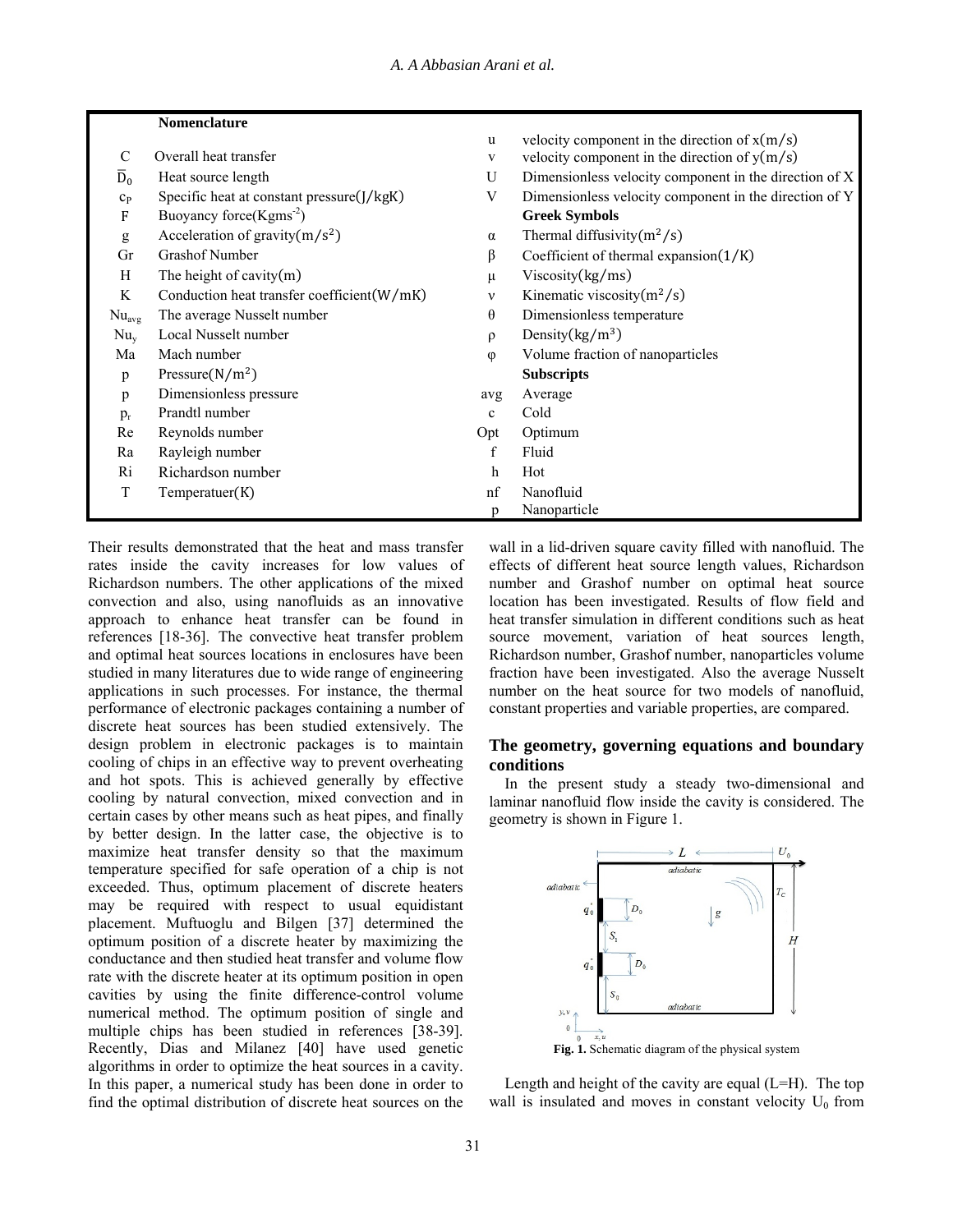left to right. The right wall is at a constant temperature  $T_0$ and heat sources with constant flux  $q_0^{\dagger}$  and  $D_0$  length are on the left insulated wall. The bottom wall is adiabatic. The cavity is filled with water- $Al_2O_3$  nanofluids. Thermophysical properties of base fluid and particles are presented in Table 1. In addition, viscosity and density is considered vary with temperature and volume fraction. The nanofluid is considered Newtonian and incompressible. The density changes according to Boussinesq approximation [43]. Steady-state continuity, momentum and energy equations in Cartesian coordinates are as follows:

|  | Table 1 |  |
|--|---------|--|
|  |         |  |

Thermophysical properties of water and  $Al_2O_3$  nanoparticles at  $25^{\circ}$  [44].

| <b>Physical Properties</b>   | Water | $Al_2O_3$ |
|------------------------------|-------|-----------|
| $\rho(\text{kg}/\text{m}^3)$ | 997.1 | 3790      |
| cp(I/(kgK))                  | 4197  | 765       |
| k(W/(mK))                    | 0.613 | 40        |
| $\beta \times 10^{-5} (1/K)$ | 21    | 0.85      |

$$
\frac{\partial u}{\partial x} + \frac{\partial v}{\partial y} = 0 \tag{1}
$$

$$
\rho_{\eta f}(u\frac{\partial u}{\partial x} + v\frac{\partial v}{\partial y}) = -\frac{\partial p}{\partial x} + \frac{\partial}{\partial x}\left(\mu_{\eta f}\frac{\partial u}{\partial x}\right) + \frac{\partial}{\partial y}\left(\mu_{\eta f}\frac{\partial v}{\partial y}\right) \tag{2}
$$

$$
\rho_{nf}(u\frac{\partial u}{\partial x} + v\frac{\partial v}{\partial y}) = -\frac{\partial p}{\partial x} + \frac{\partial}{\partial x}\left(\mu_{nf}\frac{\partial u}{\partial x}\right) + \frac{\partial}{\partial y}
$$
\n
$$
\left(\mu_{nf}\frac{\partial v}{\partial y}\right) + \left(\rho\beta\right)_{nf}g(T - T_c)
$$
\n(3)

$$
\left(\rho c_p\right)_{nf} \left(u\frac{\partial T}{\partial x} + v\frac{\partial T}{\partial y}\right) = -\frac{\partial p}{\partial x} + \frac{\partial}{\partial x}\left(k_{nf}\frac{\partial T}{\partial x}\right)
$$

$$
+\frac{\partial}{\partial y}\left(k_{nf}\frac{\partial T}{\partial y}\right)
$$
(4)

 where the density, heat capacity, thermal expansion coefficient, and thermal diffusivity of the nanofluid are as follow[45]:

$$
\rho_{nf} = (1 - \varphi)\rho_f + \varphi\rho_p \tag{5}
$$

$$
\left(\rho c_p\right)_{nf} = \left(1 - \varphi\right)\left(\rho c_p\right)_f + \varphi\left(\rho c_p\right)_p\tag{6}
$$

$$
(\rho \beta)_{n_f} = (1 - \varphi)(\rho \beta)_f + \varphi(\rho \beta)_p \tag{7}
$$

$$
\alpha_{nf} = \frac{k_{nf}}{\left(\rho c_p\right)_{nf}}
$$
\n(8)

The effective dynamic viscosity of the water- $Al_2O_3$ nanofluid is calculated according to the Brinkman model [48] and variable properties Khanafer and Vafai model [42].

$$
\mu_{nf} = \frac{\mu_f}{\left(1-\varphi\right)^{2.5}}\tag{9}
$$

$$
(\mu_{nf})_{A l_2 O_3} = -0.4491 + \frac{28.837}{T} + 0.574\varphi_p -
$$
  
0.1634 $\varphi_p^2$  + 23.053 $\frac{\varphi_p^2}{T^2}$  + 0.0132 $\varphi_p^3$  -  
2354.735 $\frac{\varphi_p}{T^2}$  + 23.498 $\frac{\varphi_p^2}{T^2}$  - 3.0185 $\frac{\varphi_p^3}{T^2}$  (10)

 $2354.735 \frac{\varphi_p}{T^3} + 23.498 \frac{\varphi_p}{J^2} - 3.0185 \frac{\varphi_p}{J^2}$  $T^3$  *d*<sub>p</sub><sup>2</sup> *d*<sub>p</sub><sup>2</sup> *d*<sub>p</sub><sup>2</sup>

 Khanafer and Vafai model [42] is used in a wide range of nanoparticle diameter  $13nm \le d_p \le 131nm$ , volume fraction  $1\% \leq \varphi_p \leq 9\%$  and temperature  $20 \leq T(^{\circ}C) \leq 70$ .

 The effective thermal conductivity of the nanofluid is determined using the Maxwell model [41], which is:

$$
\frac{k_{\text{eff}}}{k_f} = \frac{(k_s + 2k_f) - 2\varphi(k_f - k_s)}{(k_s + 2k_f) + \varphi(k_f - k_s)}
$$
(11)

$$
\left(\frac{k_{nf}}{k_f}\right)_{A_{2o_3}} = 0.9843 + 0.398\varphi_p^{0.7383} \left(\frac{1}{d_p (nm)}\right)^{0.2246}
$$
\n
$$
\left(\frac{\mu_{nf}(T)}{\mu_f(T)}\right)^{0.0235} - 3.9517\frac{\varphi_p}{T} + 34.034\frac{\varphi_p^{2}}{T^3} + 32.509\frac{\varphi_p}{T^2}
$$
\n(12)

 Temperature range, diameter and volume fraction of nanoparticles in equation 12 in  $0\% \leq \varphi_p \leq 10\%$ ,  $20 \leq T(^{\circ}C) \leq$ 70, 11 $nm \le d_p \le 150$ nm are valid, respectively.

 Water dynamic viscosity at different temperatures can be expressed as follows [42]:

$$
\mu_f(T) = 2.414 \times 10^{-5} \times 10^{\frac{247.8}{(T-140)}}
$$
\n(13)

 To convert the governing equations 1–4 into dimension less form, the following dimensionless parameters are employed:

$$
U = \frac{u}{U_0}, V = \frac{v}{U_0}, (X, Y, \tilde{D}_0, \tilde{S}_i) = \frac{(x, y, D_0, S_i)}{H}
$$

$$
\theta_{\text{max}} = \frac{T_{\text{max}} - T_c}{q_0^T H / k_f}, P = \frac{p}{\rho_{\text{nf}} U_0^2}, \qquad \qquad \frac{q^*}{q_0^*} = \frac{k(\partial T / \partial x)}{q_0^*} \qquad (14)
$$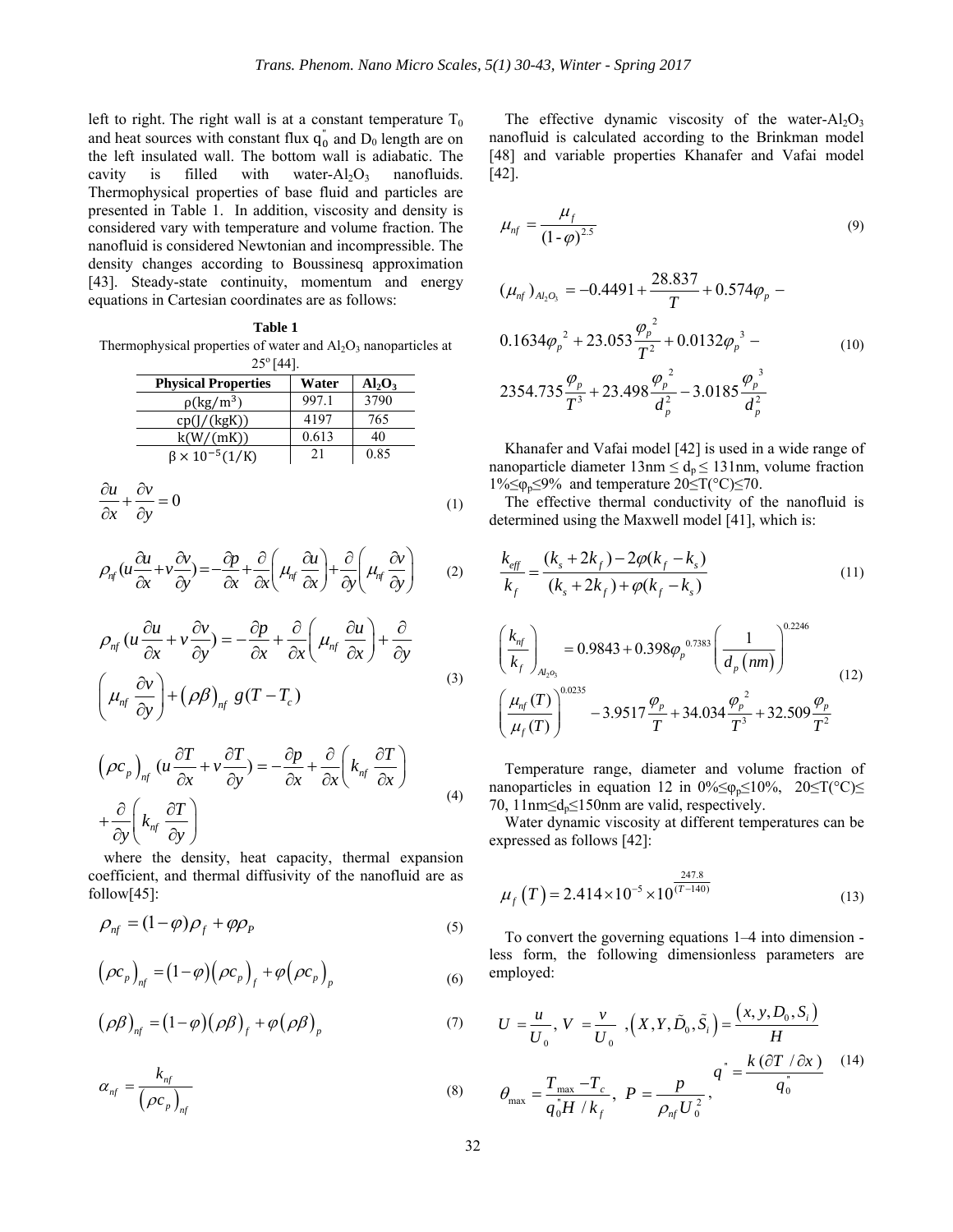The dimensionless forms of the governing equations are:

$$
\frac{\partial U}{\partial X} + \frac{\partial V}{\partial Y} = 0\tag{15}
$$

$$
U\frac{\partial V}{\partial X} + V\frac{\partial U}{\partial Y} = -\frac{\partial P}{\partial X} + \frac{1}{\text{Re}}\frac{1}{V_f \rho_{nf}}
$$
  

$$
\left[\frac{\partial}{\partial X}(\mu_{nf} \frac{\partial U}{\partial X}) + \frac{\partial}{\partial Y}(\mu_{nf} \frac{\partial U}{\partial Y})\right]
$$
 (16)

$$
U\frac{\partial V}{\partial X} + V\frac{\partial V}{\partial Y} = -\frac{\partial P}{\partial Y} + \frac{1}{\text{Re}}\frac{1}{V_f \rho_{nf}}
$$
  

$$
\left[\frac{\partial}{\partial X}(\mu_{nf} \frac{\partial V}{\partial X}) + \frac{\partial}{\partial Y}(\mu_{nf} \frac{\partial V}{\partial Y})\right]
$$
  

$$
+\frac{(\rho \beta)_{nf}}{\rho_{nf} \beta_f} \frac{\text{Gr}}{\text{Re}^2} \theta
$$
 (17)

$$
U\frac{\partial \theta}{\partial X} + V\frac{\partial \theta}{\partial Y} = \frac{\alpha_{nf}}{\alpha_f} \frac{1}{k_{nf}} \frac{1}{\text{Pr Re}}
$$
  

$$
\left[\frac{\partial}{\partial X}\left(k_{nf} \frac{\partial \theta}{\partial X}\right) + \frac{\partial}{\partial Y}\left(k_{nf} \frac{\partial \theta}{\partial Y}\right)\right]
$$
 (18)

 The Grashof number, the Reynolds number and the Prandtl number are defined as:

$$
Gr = \frac{\beta g H^3 (T_{\text{max}} - T_c)}{\nu^2}, \text{Re} = \frac{UH}{\nu}, Pr = \frac{\nu}{\alpha}
$$
(19)

The boundary conditions for the governing equations are:

$$
Y = 0, \ 0 \le X \le L: \qquad U = V = 0, \ \frac{\partial \theta_{\text{max}}}{\partial Y} = 0
$$
\n
$$
Y = H, \ 0 \le X \le L: \qquad U = U_0, \ V = 0, \ \frac{\partial \theta_{\text{max}}}{\partial Y} = 0
$$
\n
$$
X = 0, \ 0 \le Y \le S_0: U = V = 0, \ \frac{\partial \theta_{\text{max}}}{\partial X} = 0
$$
\n
$$
X = 0, \ \tilde{S}_0 \le Y \le \tilde{S}_0 + \tilde{D}_0:
$$
\n
$$
U = V = 0, \ k_{nf} \left(\frac{\partial \theta_{\text{max}}}{\partial X}\right) = q^*
$$
\n
$$
X = 0, \ \tilde{S}_0 + \tilde{D}_0 \le Y \le H:
$$
\n
$$
U = V = 0, \ \frac{\partial \theta_{\text{max}}}{\partial X} = 0
$$
\n(20)

The local Nusselt number is calculated by:

$$
Nu(s) = \frac{h_{nf}L}{k_f}
$$
\n(21)

where the heat transfer coefficient is:

$$
h_{nf} = -\frac{k_{nf} \frac{\partial T}{\partial y_{y=0}}}{T_{\text{max}} - T_c}
$$
 (22)

 The thermal conductivity is calculated according to the following expression:

$$
k_{nf} = -\frac{k_f \frac{\partial T}{\partial y_{y=0}}}{\partial T / \partial x}
$$
 (23)

 By substituting equations 22 and 23 into equation 21, the Nusselt number can be written as:

$$
Nu(s) = -\frac{k_{nf}}{k_f} \frac{\partial \theta}{\partial Y}
$$
 (24)

 By integrating the local Nusselt number along the hot wall, the average Nusselt number is calculated by:

$$
Nu_{avg} = \frac{1}{\Delta s} \int_{s}^{s+\Delta s} Nu(s) ds
$$
 (25)

 The overall heat transfer inside the enclosure is defined as follows:

$$
C = \frac{Q'}{k_f \left( T_{\text{max}} - T_C \right)}\tag{26}
$$

 Q' is the total heat flux in the cavity and is obtained according to equation 27:

$$
Q' = q_0^* \times D_0 \times N \tag{27}
$$

Which N is the number of heat sources and  $D_0$  is the length of heat source.

### **Numerical simulation**

 Governing equations are solved numerically using the finite volume method and SIMPLER algorithm. At first a uniform and appropriate grid is coincided to the solution field and then around each node, a control volume is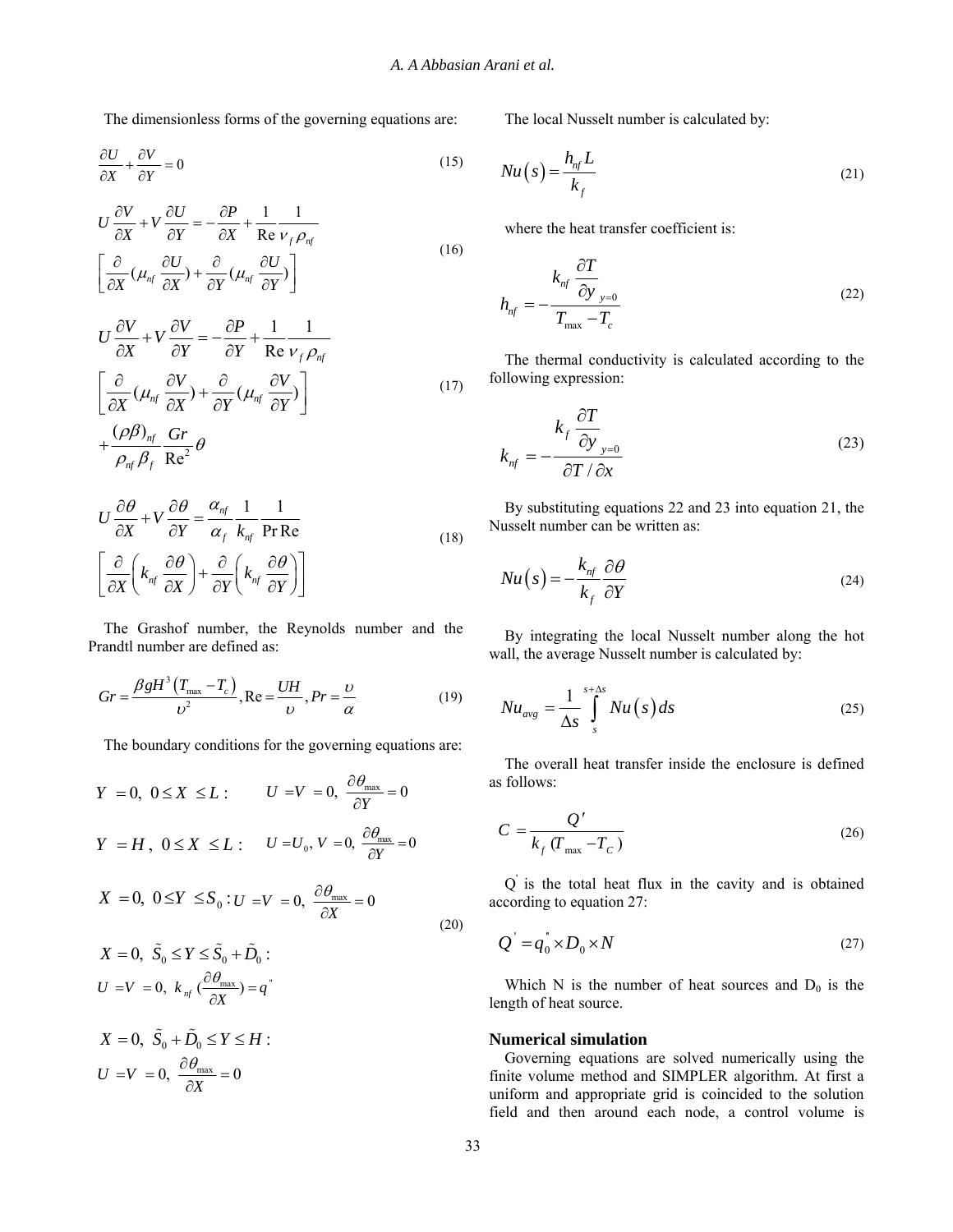considered and the governing equations are integrated on each control volume and equations are dismissed and a system of algebraic equations is obtained. For separation convection and diffusion terms the hybrid method is used. In this method the central difference scheme is used for the Peclet numbers with absolute value less than 2 and the upwind scheme is used for the Peclet numbers with absolute value more than 2. In order to achieve the convergence, the under relaxation coefficient is used. It is 0.5 for velocity components and 0.7 for temperature. Convergence criteria for pressure, velocity and temperature is obtained by equation 28, where M and N is the number of grids in the x and y direction and "ζ " represents a variable which is solved. k is number of iterations and the maximum error is  $10^{-6}$ .

$$
\text{Error} = \frac{\sum_{i=1}^{M} \sum_{j=1}^{N} \left| \zeta_{i,j}^{k+1} - \zeta_{i,j}^{k} \right|}{\sum_{i=1}^{M} \sum_{j=1}^{N} \left| \zeta_{i,j}^{k+1} \right|} \le 10^{-6}
$$
(28)

Grid independency test

 Numerical code was tested for grid independence by calculating the average Nusselt number on the heat source surface according to Table 2. It was found that a grid size of  $101\times121$  ensures a grid independent solution in nonuniform mesh.

**Table 2**  Average Nusselt number for different grids.

| Grid size        | <b>Average Nusselt number</b> |
|------------------|-------------------------------|
| $101 \times 101$ | 654.2                         |
| $111 \times 101$ | 801.2                         |
| $101 \times 121$ | 879.2                         |
| $101 \times 131$ | 907.2                         |

Validation of results

 To validate the computer program results, Silva et al. [46] and Sivakumar et al. [47] solution geometry with our program are simulated. The results of the overall heat transfer rates at various locations inside the cavity and the average Nusselt number in Re=100 are compared with their results in Figure 2 and Tables 3.



Fig. 2. Overall heat transfer in various locations along the wall

 As can be seen for the same conditions, a good agreement exists. Also the small amounts of the numerical difference represent the computer code accuracy which is used.

**Table 3** 

Comparing the average Nusselt number in mixed convection. **Richardson Number Distance from the heat source to the bottom of the cavity Average Nusselt Number Reference Results[47] Present Study**   $Ri=0.1$  $\frac{\varepsilon_2=1.6}{\varepsilon_2=3.6}$  3.63 3.71<br> $\frac{\varepsilon_2=3.6}{5.24}$  5.30  $\varepsilon_2=3.6$  $\varepsilon_2 = 5.6$  5.67 5.74  $Ri=1$   $\frac{\epsilon_2=1.6}{\epsilon_1^2}$   $\frac{4.65}{\epsilon_4^2}$   $\frac{4.72}{\epsilon_5^2}$  $\frac{\varepsilon_2=3.6}{\varepsilon_2=5.6}$  6.41 6.49<br>6.66 6.66  $\varepsilon_2=5.6$  $Ri=10$   $\frac{\epsilon_2=1.6}{\epsilon_2=2.6}$   $\frac{7.91}{\epsilon_2=2.6}$   $\frac{8.04}{\epsilon_2=2.6}$  $\frac{\varepsilon_2=3.6}{\varepsilon_2=5.6}$  9.04 9.16<br> $\frac{\varepsilon_2=5.6}{7.48}$  7.59  $\varepsilon_2 = 5.6$  7.48

## **Results and discussion**

 In this section, the results such as the stream lines, the isotherm lines, the average Nusselt number and the overall heat transfer in terms of parameters such as the Richardson number, Grashof number, Reynolds number and volume fraction are presented and discussed. The various conditions are being studied for different Richardson number Ri= 0.1, 1, 4 and 10 and in constant Grashof numbers  $10^2$ ,  $10^3$  and  $10^4$ . In this study, three different heat source lengths  $(^{\circ}\!\!/\mathrm{o}D_0 = 0.05, 0.1, 0.2)$  are used. Also different volume fraction values have been used to study the effect of the nanoparticles volume fraction on heat transfer. Finally the effect of using nanofluids variable properties and constant properties on average Nusselt number are compared.

### Finding the optimal location for one heat source

 In Figure 3, the overall heat transfer in term of the distance between the end of the heat source and bottom of the cavity for the dimensionless length 0.1,  $\varphi$ =0.5 and in different Richardson numbers and constant Grashof numbers  $\text{Gr}=10^2 \text{ - }10^3$  is shown.

 As can be seen in this figure, the part of the curves which have the peak of C, represents heat source optimal location  $(\%S_{0.0pt})$  which is a unique point for each curves. It should be noted that the overall heat transfer has a direct relation with the heat source maximum temperature. Also the optimal location and the overall heat transfer depend on the Richardson number and the Grashof number.

 When the heat source is located at the bottom of the wall, the overall heat transfer is almost independent from the Richardson number. This is due to weak flow strength in the subordinate edge of the cavity that reduces the heat transfer rate in this area. But by increasing the distance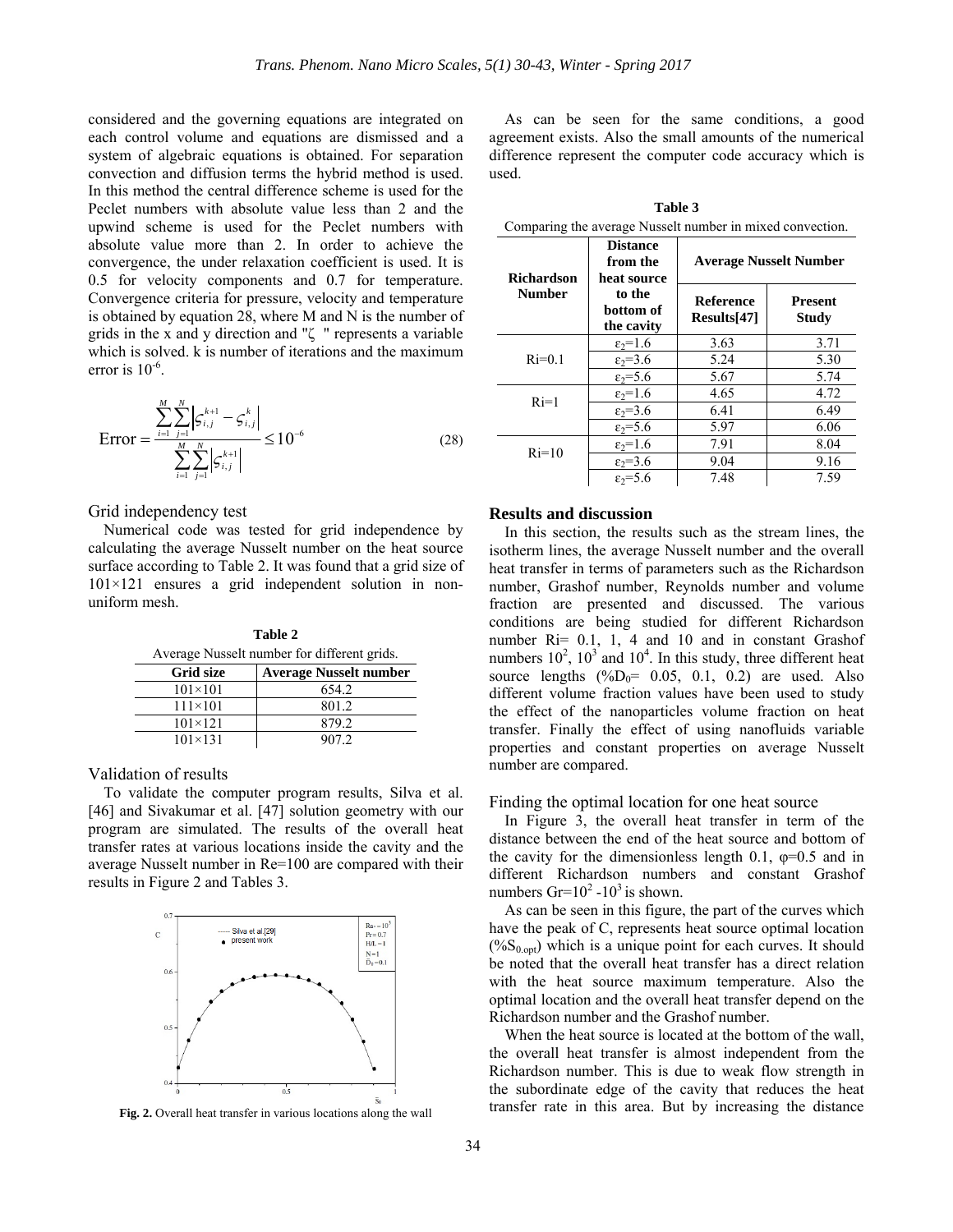between the heat source and the bottom wall, the difference between the values of C are intensified in different Richardson numbers.



**Fig. 3.**The overall heat transfer in terms of the distance between the heat source and the bottom wall

As shown in Figure 3, by increasing the Richardson number, force convection reduces and as a result, the heat transfer rate inside the cavity, especially at the upper corners, decreases. Therefore, the heat source optimal location is migrated from the top wall to the middle part of the left wall.

Figure 4 elucidates how the optimum heat source location responds to the Grashof number in addition to Richardson number.

The changes of the optimum heat source location in low Grashof numbers is more than high Grashof numbers as far as the Grashof number is the proportion of the buoyancy force to viscosity force. In general, when the Grashof number increases, the overall heat transfer increases inside the cavity. Thus in low Grashof number the heat source should be transmitted to the middle of the cavity in order to increase heat transfer.

The exact values of the optimal heat source location and maximum overall heat transfer in different Richardson numbers and in constant Grashof number are represented in Table 4. According to these results, the optimal location for high Grashof number is near the top wall and the lid-driven. But in low Grashof number, the optimum location in different Richardson numbers changes.

The changing is near the middle part of the wall up to lid-driven.



**Fig. 4.** Distance between the heat source and the bottom wall in terms of Richardson number

Finding the optimal location for two discrete heat sources

 In this section, the position of two separate heat sources with equal length and heat flux is optimized. Distance between the first heat source to the bottom wall is  $\widetilde{S_0}$  and the distance between the two heat sources is specified by  $\widetilde{S}_1$ .

 As illustrated in Figure 5, in Ri=4, at first the overall heat transfer increases by increasing  $\widetilde{S_0}$  and then at the end of the wall decreases. Also when the first heat source approaches to the end of the wall, the second heat source location plays an important role in overall heat transfer rate in which by closing to the lid-driven, a severe decrease in overall heat transfer takes place.



**Fig. 5.** Overall heat transfer (C) in terms of  $\widetilde{S_1}$  for different  $\widetilde{S_0}$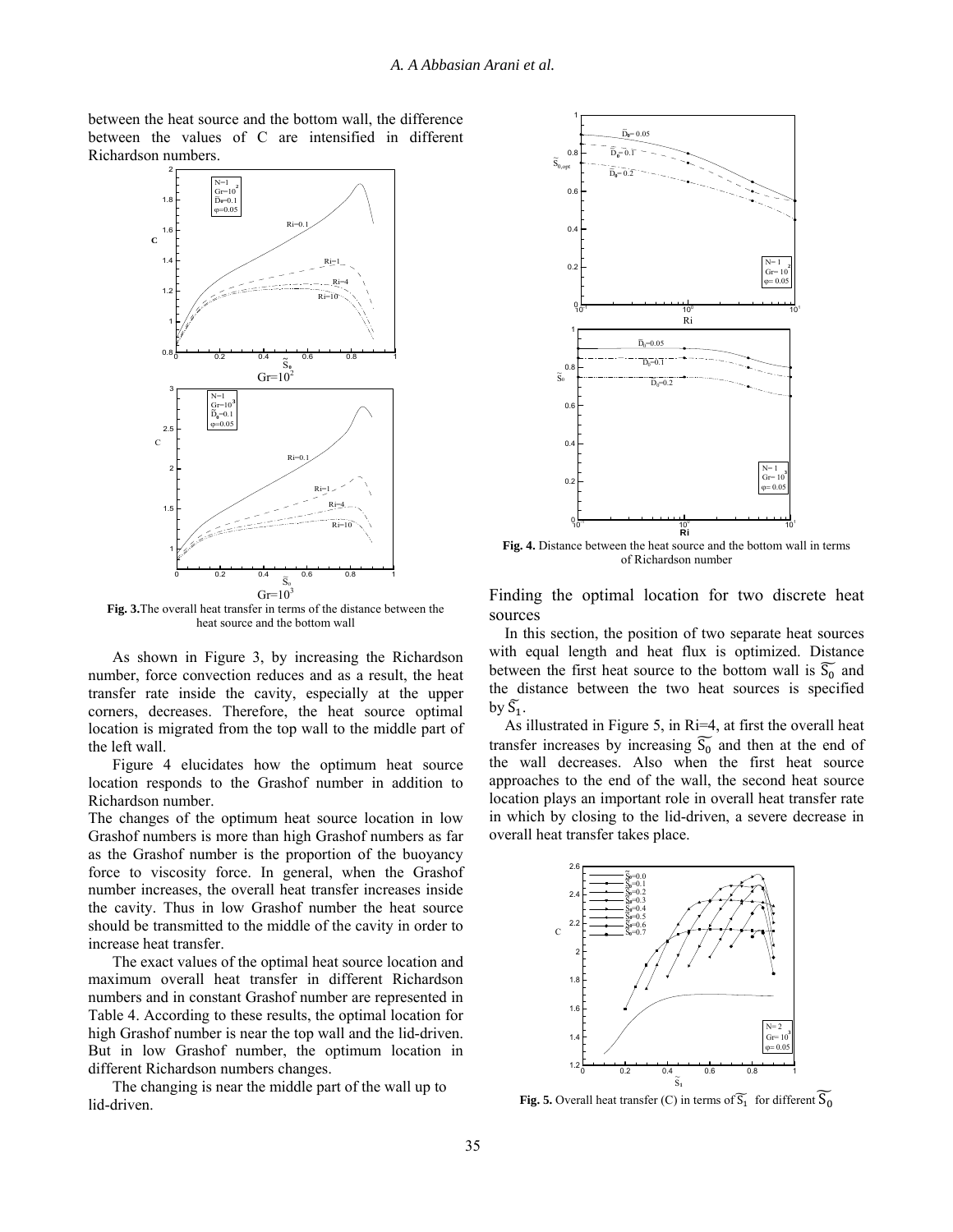The optimal heat sources location  $\widetilde{S_0}$  and  $\widetilde{S_1}$  in term of Richardson number and in Gr=10<sup>3</sup> and  $\varphi$ =0.05 are indicated in Figure 6. As can be seen for low Richardson number, two heat sources are placed in the upper half of the wall and for high Richardson numbers, optimal heat sources location are placed in middle part of the wall. Figure 7 shows the

maximum overall heat transfer for two separate heat sources in different Richardson numbers and in  $\text{Gr}=10^3$  and φ=0.05.

 It is obvious that the maximum overall heat transfer inside the cavity reduces by increasing the Richardson number.



**Fig. 6.** Optimal location for two separate heat sources in terms of Richardson number in  $\text{Gr}=10^3$  and  $\varphi=0.05$ 

**Table 4** 

|           |              | $Ri=0.1$                    | $Ri=1$                              |                             | $Ri=10$                     |  |
|-----------|--------------|-----------------------------|-------------------------------------|-----------------------------|-----------------------------|--|
|           | $\%D_0=0.05$ | $C_{max} = 1.367$           | $C_{max} = 1.014$                   | $C_{\text{max}} = 0.930$    | $C_{max} = 0.911$           |  |
|           |              | $\frac{\%S_{0,opt}}{=0.90}$ | $\%S_{0, opt} = 0.80$               | $\frac{\%S_{0,opt}}{=0.65}$ | $\%S_{0, opt} = 0.55$       |  |
| $Gr=10^2$ | $\%D_0=0.1$  | $C_{\text{max}} = 1.896$    | $C_{\text{max}} = 1.375$            | $C_{max} = 1.249$           | $C_{\text{max}} = 1.218$    |  |
|           |              | $\%S_{0, opt} = 0.85$       | $\%S_{0, opt} = 0.75$               | $\%S_{0, opt} = 0.60$       | $\%S_{0, opt} = 0.55$       |  |
|           | $\%D_0=0.2$  | $C_{\text{max}} = 2.608$    | $C_{\text{max}} = 1.895$            | $C_{\text{max}} = 1.718$    | $C_{\text{max}} = 1.671$    |  |
|           |              | $\%S_{0, opt} = 0.75$       | $\%S_{0, opt} = 0.65$               | $\frac{\%S_{0,opt}}{=0.55}$ | $\frac{\%S_{0,opt}}{=0.45}$ |  |
|           | $\%D_0=0.05$ | $C_{max} = 1.965$           | $C_{\text{max}} = 1.367$            | $C_{\text{max}} = 1.123$    | $C_{max} = 1.014$           |  |
|           |              | $\%S_{0, opt} = 0.90$       | $\%S_{0, opt} = 0.90$               | $\%S_{0, opt} = 0.85$       | $\%S_{0, opt} = 0.80$       |  |
| $Gr=10^3$ | $\%D_0=0.1$  | $C_{max} = 2.771$           | $C_{\text{max}} = 1.89\overline{6}$ | $C_{\text{max}} = 1.530$    | $C_{\text{max}} = 1.375$    |  |
|           |              | $\%S_{0, opt} = 0.85$       | $\%S_{0, opt} = 0.85$               | $\%S_{0, opt} = 0.80$       | $\%S_{0, opt} = 0.75$       |  |
|           | $\%D_0=0.2$  | $C_{\text{max}} = 3.782$    | $C_{\text{max}} = 2.608$            | $C_{\text{max}} = 2.108$    | $C_{max} = 1.895$           |  |
|           |              | $\%S_{0, opt} = 0.75$       | $\%S_{0, opt} = 0.75$               | $\%S_{0, opt} = 0.70$       | $\%S_{0, opt} = 0.65$       |  |
|           | $\%D_0=0.05$ | $C_{max} = 2.921$           | $C_{max} = 1.965$                   | $C_{\text{max}} = 1.588$    | $C_{\text{max}} = 1.367$    |  |
|           |              | $\%S_{0, opt} = 0.95$       | $\%S_{0, opt} = 0.90$               | $\%S_{0, opt} = 0.90$       | $\%S_{0, opt} = 0.90$       |  |
| $Gr=10^4$ | $\%D_0=0.1$  | $C_{\text{max}} = 4.157$    | $C_{\text{max}} = 2.771$            | $C_{\text{max}} = 2.216$    | $C_{\text{max}} = 1.896$    |  |
|           |              | $\%S_{0, opt} = 0.90$       | $\%S_{0, opt} = 0.85$               | $\%S_{0, opt} = 0.85$       | $\%S_{0, opt} = 0.85$       |  |

 The values obtained for optimum two heat sources locations and the maximum overall heat transfer in different Richardson numbers 0.1, 1, 4 and 10, constant Grashof numbers  $10^2$ ,  $10^3$  and  $10^4$  and for three different heat source lengths are presented in Table 4. In all cases, the volume fraction is considered 0.05. In Figure 8, the maximum overall heat transfer in terms of the Grashof number is illustrated in constant Richardson number.

 As a result, by increasing the Grashof number, heat transfer and the maximum overall heat transfer inside the cavity increases.

 Augmentation intensity is greater for larger Grashof numbers.



**Fig. 7.** Maximum overall heat transfer for different values of Richardson number and in  $Gr=10^3$  and  $\varphi=0.05$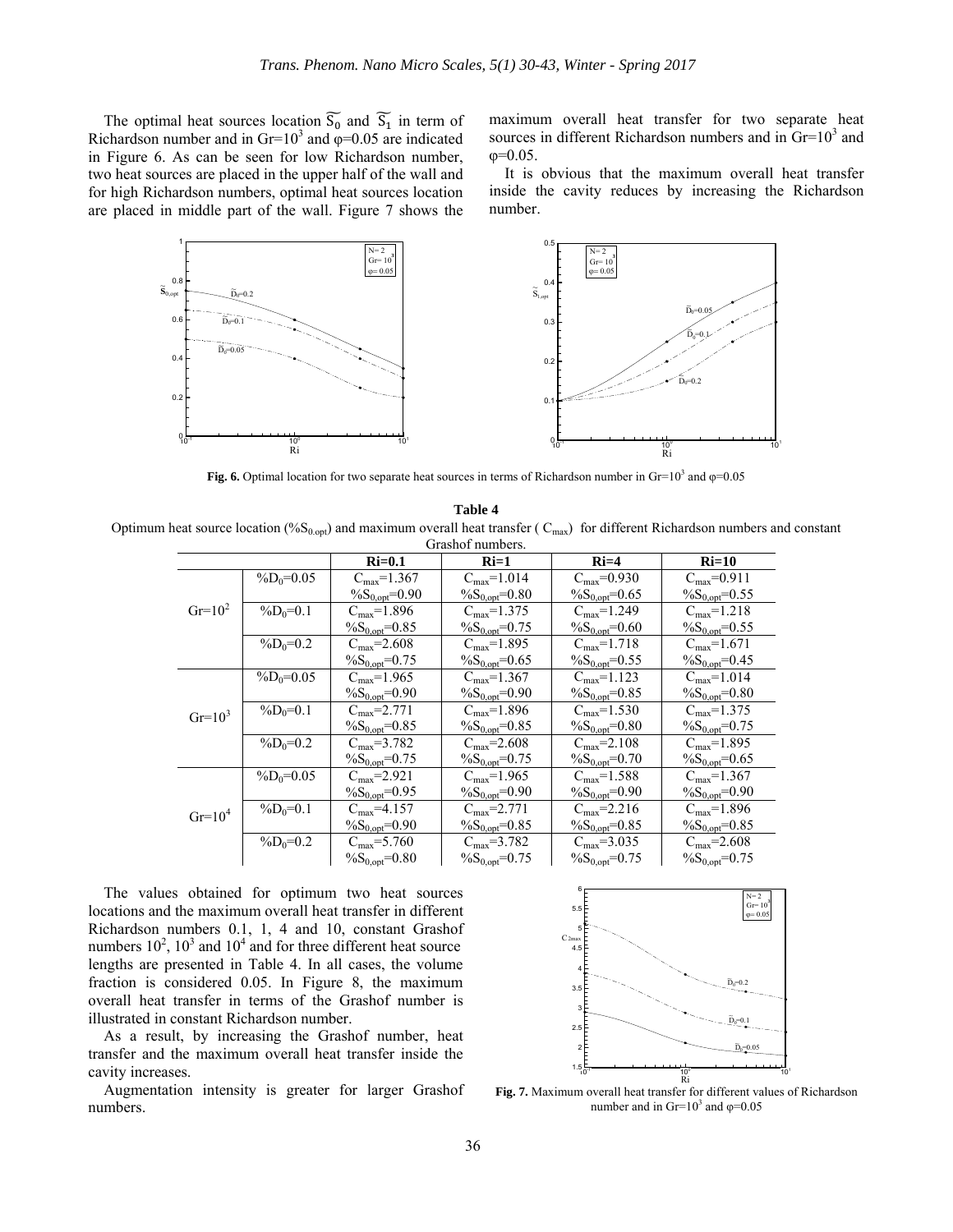

in constant Richardson number

As shown in Figure 8, by increasing the Grashof number, optimal heat sources location is migrated toward the ending corner of the left wall and the heat sources become close to each other. This subject is shown well in Table 5.

**Table 5**  Optimum heat source location (%S<sub>0.opt</sub>) and maximum overall heat transfer ( $C_{\text{max}}$ ) for different Richardson numbers and constant Grashof numbers.

|           |              | $Ri=0.1$                                                                       | $Ri=1$                                                              | $Ri=4$                                                               | $Ri=10$                                                                        |
|-----------|--------------|--------------------------------------------------------------------------------|---------------------------------------------------------------------|----------------------------------------------------------------------|--------------------------------------------------------------------------------|
|           | $\%D_0=0.05$ | $C_{2max} = 2.\overline{131}$<br>$\%S_{0, opt} = 0.65$<br>$\%S_{1, opt} = 0.2$ | $C_{2max} = 1.803$<br>$\%S_{0, opt} = 0.35$<br>$\%S_{1, opt} = 0.4$ | $C_{2max} = 1.703$<br>$\%S_{0, opt} = 0.25$<br>$\%S_{1, opt} = 0.45$ | $C_{2max} = 1.677$<br>$\%S_{0, opt} = 0.2$<br>$\%S_{1, opt} = 0.45$            |
| $Gr=10^2$ | $\%D_0=0.1$  | $C_{2max} = 2.879$<br>$\%S_{0, opt} = 0.55$<br>$\%S_{1, opt} = 0.2$            | $C_{2max} = 2.339$<br>$\%S_{0, opt} = 0.3$<br>$\%S_{1,opt} = 0.35$  | $C_{2max} = 2.259$<br>$\%S_{0, opt} = 0.2$<br>$\%S_{1, opt} = 0.4$   | $C_{2max} = 2.2$<br>$\%S_{0, opt} = 0.2$<br>$\%S_{1, opt} = 0.4$               |
|           | $\%D_0=0.2$  | $C_{2max} = 3.848$<br>$\%S_{0, opt} = 0.4$<br>$\%S_{1, opt} = 0.15$            | $C_{2max} = 3.222$<br>$\%S_{0, opt} = 0.2$<br>$\%S_{1, opt} = 0.3$  | $C_{2max} = 3.019$<br>$\%S_{0, opt} = 0.15$<br>$\%S_{1, opt} = 0.3$  | $C_{2max} = 2.929$<br>$\%S_{0.00t} = 0.15$<br>$\%S_{1, opt} = 0.3$             |
|           | $\%D_0=0.05$ | $C_{2max} = 2.9$<br>$\%S_{0, opt} = 0.75$<br>$\%S_{1,opt}=0.1$                 | $C_{2max} = 2.133$<br>$\%S_{0, opt} = 0.6$<br>$\%S_{1,opt}=0.25$    | $C_{2max} = 1.886$<br>$\%S_{0, opt} = 0.45$<br>$\%S_{1,opt}=0.35$    | $C_{2max} = 1.803$<br>$\%S_{0, opt} = 0.35$<br>$\%S_{1, opt} = 0.4$            |
| $Gr=10^3$ | $\%D_0=0.1$  | $C_{2max} = 3.879$<br>$\%S_{0, opt} = 0.65$<br>$\%S_{1, opt} = 0.1$            | $C_{2max} = 2.879$<br>$\%S_{0, opt} = 0.55$<br>$\%S_{1,opt}=0.2$    | $C_{2max} = 2.527$<br>$\%S_{0, opt} = 0.4$<br>$\%S_{1, opt} = 0.3$   | $C_{2max} = 2.399$<br>$\%S_{0, opt} = 0.3$<br>$\%S_{1, opt} = 0.35$            |
|           | $\%D_0=0.2$  | $C_{2max} = 5.130$<br>$\%S_{0, opt} = 0.5$<br>$\%S_{1, opt} = 0.1$             | $C_{2max} = 3.848$<br>$\%S_{0, opt} = 0.4$<br>$\%S_{1, opt} = 0.15$ | $C_{2max} = 3.415$<br>$\%S_{0, opt} = 0.25$<br>$\%S_{1, opt} = 0.25$ | $C_{2max} = 3.222$<br>$\%S_{0, opt} = 0.2$<br>$\%S_{1, opt} = 0.3$             |
|           | $\%D_0=0.05$ | $C_{2max} = 4.167$<br>$\%S_{0, opt} = 0.85$<br>$\%S_{1, opt} = 0.1$            | $C_{2max} = 2.9$<br>$\%S_{0, opt} = 0.75$<br>$\%S_{1, opt} = 0.15$  | $C_{2max} = 2.315$<br>$\%S_{0, opt} = 0.7$<br>$\%S_{1, opt} = 0.15$  | $C_{2max} = 2.133$<br>$\%S_{0, opt} = 0.6$<br>$\%S_{1, opt} = 0.35$            |
| $Gr=10^4$ | $\%D_0=0.1$  | $C_{2max} = 5.743$<br>$\%S_{0, opt} = 0.75$<br>$\%S_{1, opt} = 0.5$            | $C_{2max} = 3.879$<br>$\%S_{0, opt} = 0.65$<br>$\%S_{1, opt} = 0.1$ | $C_{2max} = 2.948$<br>$\%S_{0, opt} = 0.55$<br>$\%S_{1, opt} = 0.2$  | $C_{2max} = 2.680$<br>$\%S_{0, opt} = 0.55$<br>$\%S_{1, opt} = 0.2$            |
|           | $\%D_0=0.2$  | $C_{2max} = 7.292$<br>$\%S_{0, opt} = 0.6$<br>$\%S_{1,opt}=0.0$                | $C_{2max} = 4.916$<br>$\%S_{0, opt} = 0.5$<br>$\%S_{1,opt} = 0.1$   | $C_{2max} = 3.689$<br>$\%S_{0, opt} = 0.45$<br>$\%S_{1,opt}=0.1$     | $C_{2max} = 3.\overline{253}$<br>$\%S_{0, opt} = 0.4$<br>$\%S_{1, opt} = 0.15$ |

| According to Table 5, the maximum overall heat transfer |  |  |  |  |
|---------------------------------------------------------|--|--|--|--|
|                                                         |  |  |  |  |

According to Table 5, the maximum overall heat transfer for a heat source with length 0.5 and Gr=10<sup>3</sup> is C<sub>max</sub>=1.367.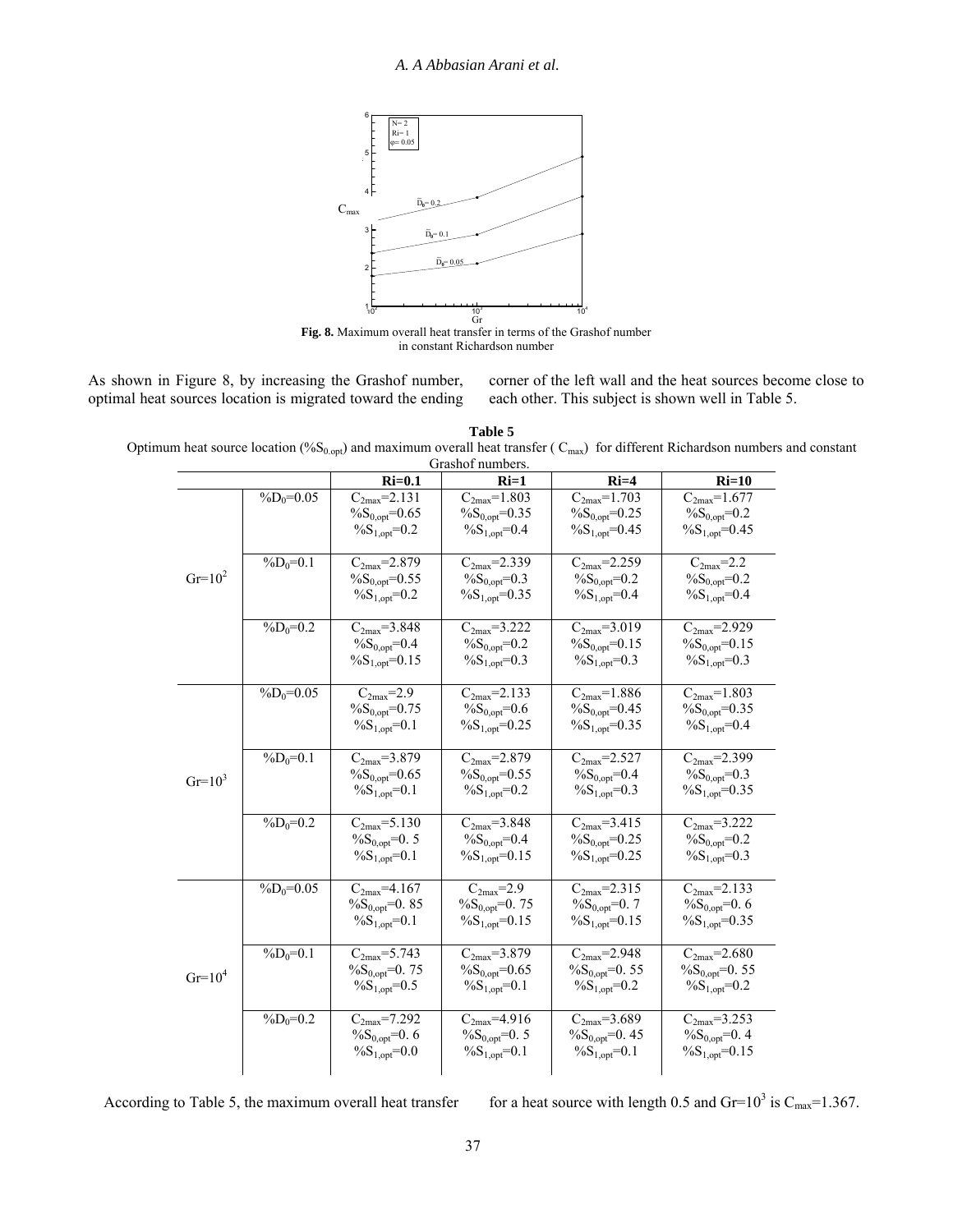It is clear that with an increase of 100% heat source length, the maximum overall heat transfer only 38% increases and becomes  $C_{\text{max}}=1.896$ . The important aspect of the maximization of global performance is observed when the total heated area is held constant or in other words  $N\widetilde{D}_0 =$ cte.

Effect of the length and number of heat sources on overall heat transfer

 Figure 9 shows Maximum overall heat transfer for  $N\widetilde{D}_0$  = cte in different Richardson numbers and constant Grashof numbers  $10^2$  and  $10^3$ .

 In general and based on Figure 9, the maximum overall heat transfer increases in a regular pattern for different Richardson numbers while the number of heat sources increases in a fixed total length. This increasing is more for high Richardson numbers than low ones. But the striking thing is the difference in the augmentation intensity of maximum overall heat transfer for Grashof  $10^2$  and  $10^3$  in which by increasing the Grashof number, discrepancy between  $C_{2max}$  and  $C_{max}$  for  $N\widetilde{D}_0 = 0.1, 0.2$  becomes less.

Figure 10 shows the overall heat transfer in terms of the Richardson numbers and in different volume fractions (0.01, 0.03, 0.05 and 0.09).



Fig. 9. Maximum overall heat transfer for  $N\widetilde{D_0}$  = cte in different Richardson numbers and constant Grashof numbers 10<sup>2</sup> and 10<sup>3</sup>



**Fig. 10.**Overall heat transfer Changes in different the volume fraction of nanoparticles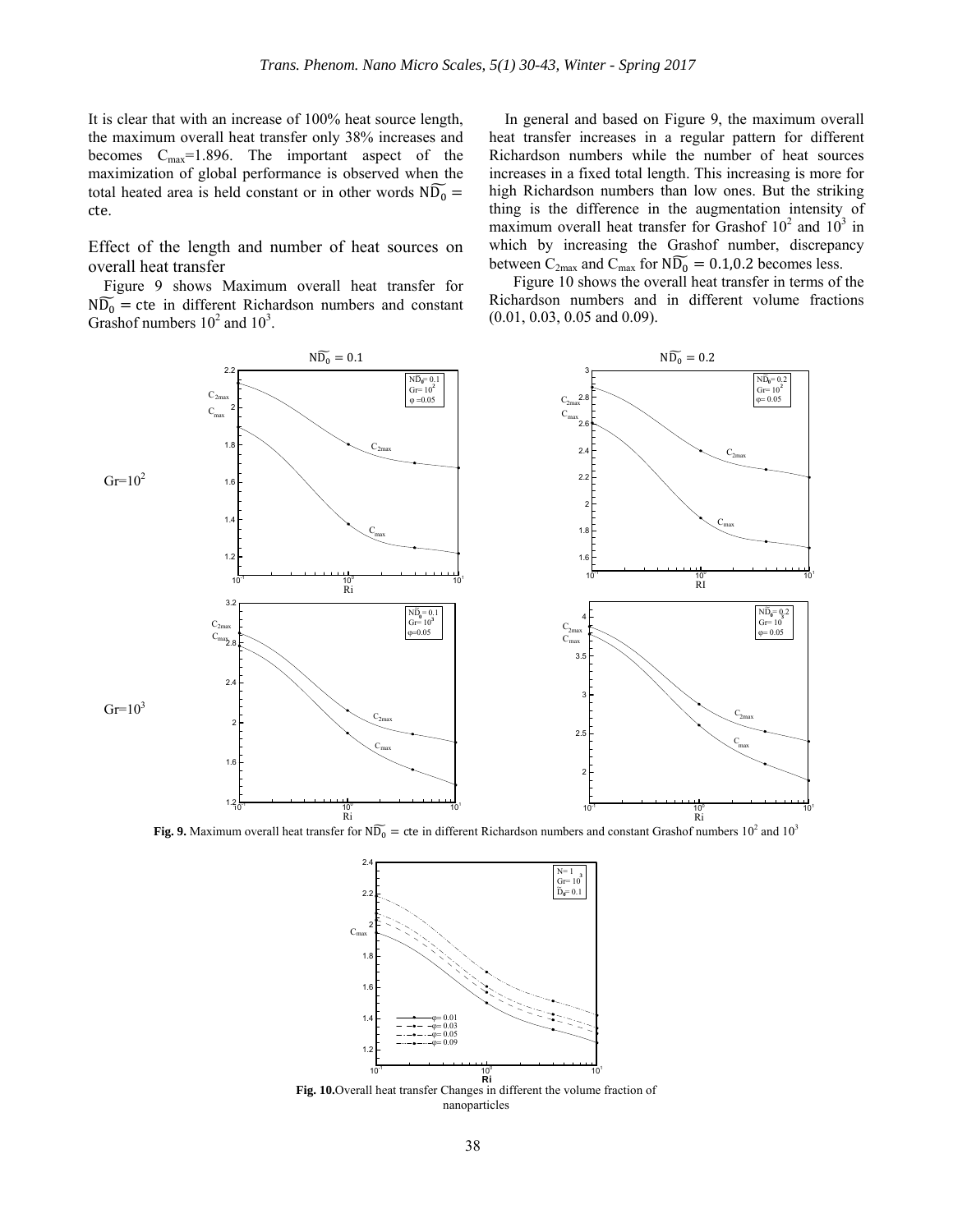Constant heat source length is 0.1. As shown in this figure, heat transfer increases by increasing nanoparticles volume fractions and this increase is independent of the Richardson number.

Effect of the Richardson number and Grashof number on stream lines and isotherm

 In Figures 11 and 12, stream lines and isothermal lines are depicted for constant nanoparticles volume fractions φ=0.05 and equal heat source length and location.



**Fig. 11.** Streamlines and isothermal lines in different values of Richardson number and in constant  $\text{Gr}=10^2$ 

As illustrated in these figures, by reducing the Richardson number, vortex center moves toward the upper right corner and the lines agglomeration in this area increases and the small size counterclockwise vortex which is formed in the starting corner, becomes larger. Also by augmentation the Grashof number, vortex in the middle of the cavity becomes larger and transmits to the center of cavity. This subject represents an increase of fluid velocity near the walls. In addition by increasing the Grashof number, small counterclockwise vortices are formed in the bottom corner

of the cavity in which the size of the vortices is larger on the right side of the cavity. Also stream lines density near the surfaces rise and thus the mass flow rate passing near the surface, increases. In  $Gr=10^2$  and  $R_i=10$  elements clockwise rotation is weak and the isothermal lines will become vertical. This issue represents the increasing of conduction heat transfer in the cavity. It should be noted that in general, by augmentation the Richardson number, isothermal lines with the same values approach to each other. Also when the Richardson number decreases, the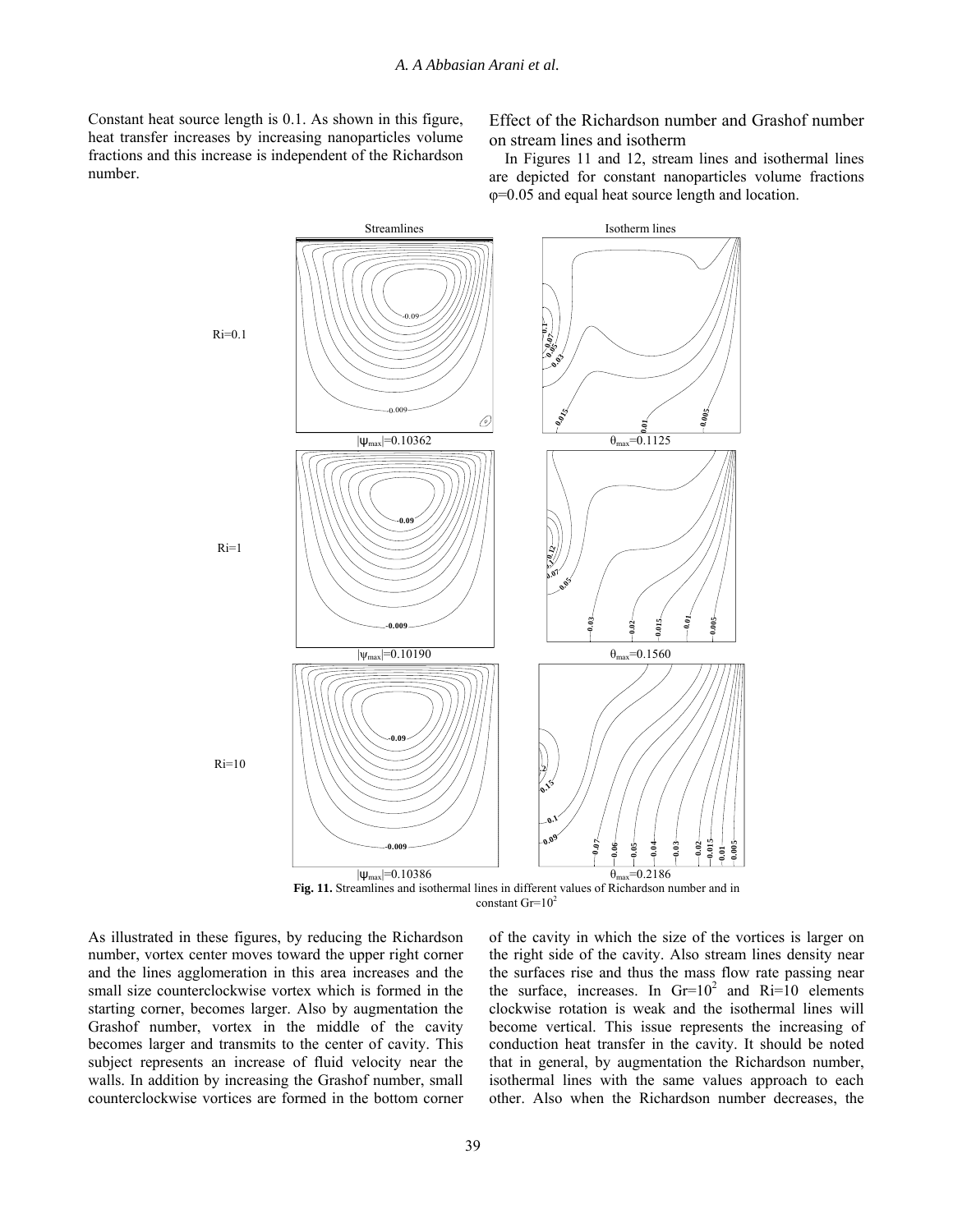isothermal lines will be near to the horizontal state and the isothermal lines agglomeration besides the heat sources and cold wall increases. Thus the fluid which is in more contact to the walls causes enhancement in heat transfer and reduces the maximum heat source temperature.

By increasing the Grashof number due to strengthen of the buoyancy force, the stream function increases and the maximum temperature will be reduced.



Comparison of the average Nusselt number for two models of nanofluids

 In this section the average Nusselt number compares for two different models; variable properties and constant properties. In the first case the properties of the water- $Al<sub>2</sub>O<sub>3</sub>$ varies with temperature, Khanafer and Vafai model [42] according to equations 10, 12 and 13 has been used. In the

second case, the nanofluid properties are considered constant, Maxwell model [41] according to equation 11 and Brinkman model[48] according to equation 9 have been used.

 As can be seen in Figure 13, in Maxwell and Brinkman models, by increasing the volume fraction, the average Nusselt number in a regular basis with constant slope increases but in Khanafer and Vafai model [42], the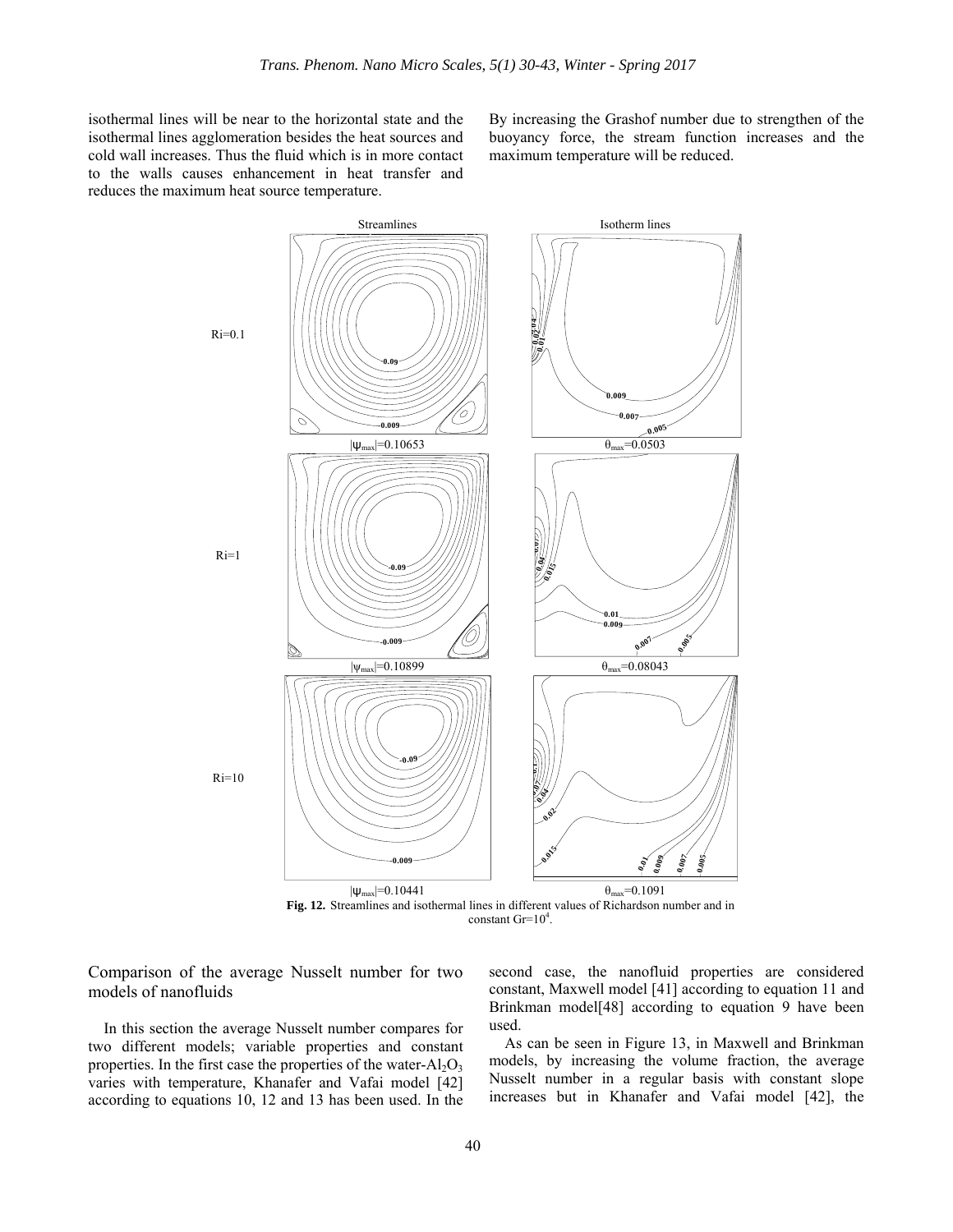average Nusselt number decreases by increasing the volume fraction. It is noteworthy that for both models, the average Nusselt number increases by decreasing the Richardson number which increases the heat transfer rate inside the cavity. For Ri=10, the average Nusselt numbers for the Khanafer and Vafai [42] model is less than Maxwell [41] and Brinkman [48] models and for Ri=0.1 this amount is greater. In Ri=1, the values which are obtained from these three models are almost equal but by increasing the volume fraction, the average Nusselt number in Maxwell [41] and Brinkman [48] model is less than Khanafer and Vafai [33] model.



**Fig. 13.**Comparison of the average Nusselt number for constant properties model (Maxwell and Brinkman) and variable properties (Khanafer and Vafai model) in different Richardson numbers and nanoparticles volume fractions.

# **Conclusion**

 In the present study, the optimum heat sources locations with constant heat flux on the wall of a lid-driven square cavity containing water- $Al_2O_3$  nanofluids with variable properties are investigated numerically and the following results are obtained:

- When the Richardson number increases, the natural convection heat transfer become stronger, hence the optimal heat source location from the top wall moves to the midsection.
- In high Grashof numbers, range of optimum location is in upper part of the wall and near to the lid-driven that for different Richardson numbers, the optimal location change is negligible but in low Grashof number these changing are intensified and oriented toward the center of the wall.
- When the heat source is located on the bottom of the wall the overall heat transfer changes are very small for different Richardson numbers.
- By increasing nanoparticles volume fractions, the average Nusselt number on heat sources for both constant properties model (Maxwell and

Brinkman) and variable properties (Khanafer and Vafai model) increases. The enhancement intensity for Maxwell and Brinkman model is constant but for Khanafer and Vafai model, decreases by increasing nanoparticles volume fraction.

# **References**

- [1] T. Basak, S. Roy, P.K. Sharma, I. Pop: Analysis of mixed convection flows within a square cavity with uniform and non-uniform heating of bottom wall, International Journal of Thermal Science 48 (2009) 891–912.
- [2] G. Guo, M.A.R. Sharif: Mixed convection in rectangular cavities aspect ratios with moving isothermal sidewalls and constant flux heat source on the bottom wall, International Journal of Thermal Science 43 (2004) 465–475.
- [3] A. Fattahi, M. Alizadeh: Numerical Investigation of Double- Diffusive Mixed Convective Flow in a Lid-Driven Enclosure Filled with Al2O3-Water Nanofluid, Transport Phenomena in Nano and Micro Scales 2 (2014) 65-77.
- [4] A. Zare Ghadi, M. Sadegh Valipour: Numerical Study of Hydro-Magnetic Nanofluid Mixed Convection in a Square Lid-Driven Cavity Heated From Top and Cooled From Bottom, Transport Phenomena in Nano and Micro Scales 2 (2014) 29- 42.
- [5] B. Jafarian, M. Hajipour, R. Khademi: Conjugate Heat Transfer of MHD non-Darcy Mixed Convection Flow of a Nanofluid over a Vertical Slender Hollow Cylinder Embedded in Porous Media, Transport Phenomena in Nano and Micro Scales 4 (2016) 1-10.
- [6] H. R. Ehteram, A. A. Abbasian Arani, G. A. Sheikhzadeh, A. Aghaei, A. R. Malihi: The effect of various conductivity and viscosity models considering Brownian motion on nanofluids mixed convection flow and heat transfer, Transport Phenomena in Nano and Micro Scales 4 (2016) 19- 28.
- [7] F. Vahidinia, M. Rahmdel: Turbulent Mixed Convection of a Nanofluid in a Horizontal Circular Tube with Non-Uniform Wall Heat Flux Using a Two-Phase Approach, Transport Phenomena in Nano and Micro Scales 3 (2015) 106-117.
- [8] A. Aghaei, H. Khorasanizadeh, G. Sheikhzadeh, M. Abbaszadeh: Numerical study of magnetic field on mixed convection and entropy generation of nanofluid in a trapezoidal enclosure, Journal of Magnetism and Magnetic Materials 403 (2016) 133– 145.
- [9] A. Rahmati, A. R. Roknabadi, M. Abbaszadeh: Numerical simulation of mixed convection heat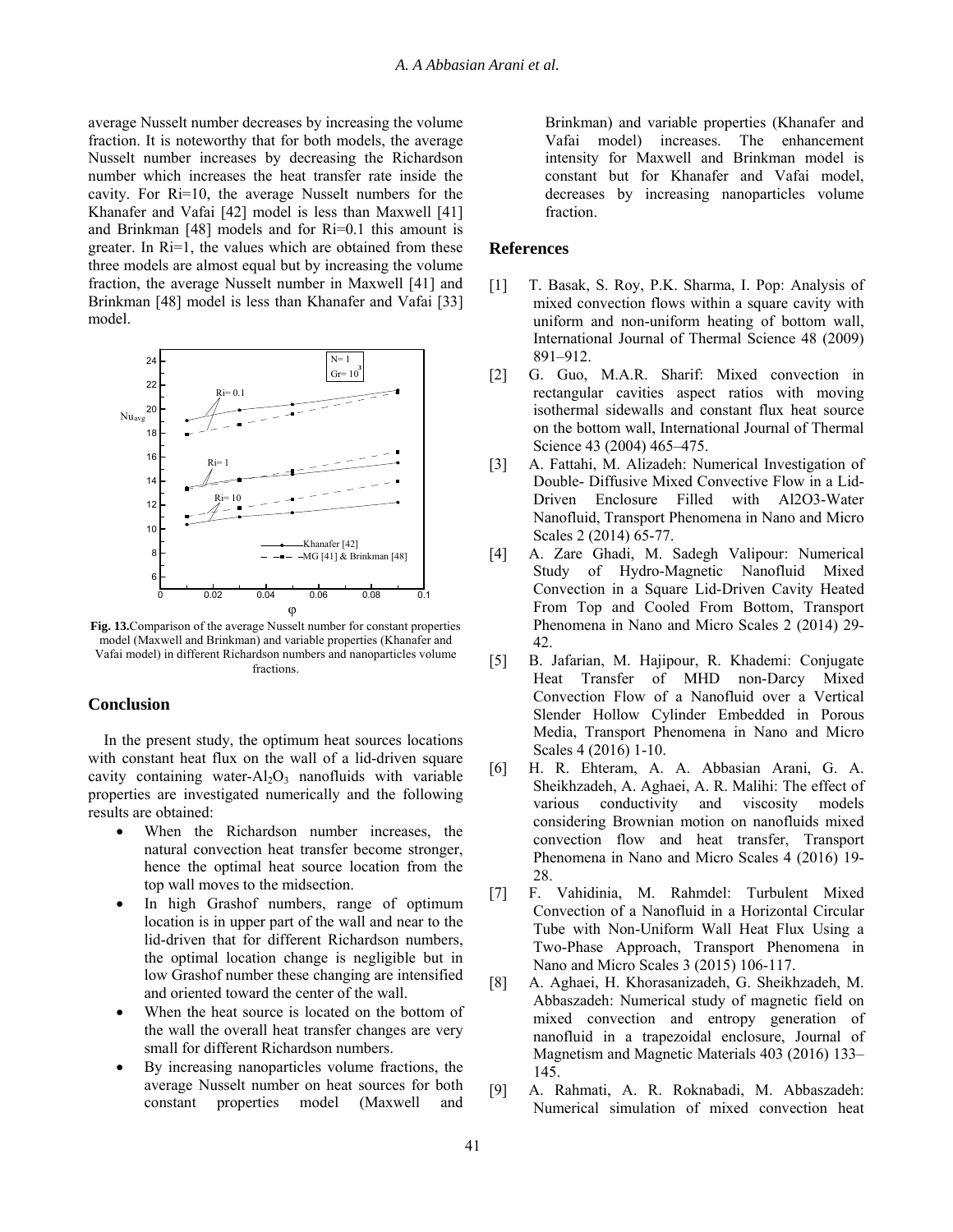transfer of nanofluid in a double lid-driven cavity using lattice Boltzmann method, Alexandria Engineering Journal Available online 20 September 2016, http://dx.doi.org/10.1016/j.aej.2016.08.017.

- [10] M.A.R. Sharif: Laminar mixed convection in shallow inclined driven cavities with hot moving lid on top and cooled from bottom, Applied Thermal Engineering 27 (2007) 1036–1042.
- [11] R.K. Tiwari, M.K. Das: Heat transfer augmentation in a two-sided lid-driven differentially heated square cavity utilizing nanofluids, International Journal Heat and Mass Transfer 50 (2007) 2002–2018.
- [12] M. Muthtamilselvan, P. Kandaswamy, J. Lee: Heat transfer enhancement of Copper–water nanofluids in a lid-driven enclosure, Communications in Nonlinear Science Numerical Simulation 15 (2010) 1501–1510.
- [13] A. Arefmanesh, M. Mahmoodi: Effects of uncertainties of viscosity models for  $Al_2O_3$ -water nanofluid on mixed convection numerical simulations, International Journal of Thermal Sciences 50 (2011) 1706–1719.
- [14] P. Kandaswamy, S. Sivasankaran, N. Nithyadevi: Buoyancy-driven convection of water near its density maximum with partially active vertical walls, International Journal of Heat and Mass Transfer 50 (2007) 942-948.
- [15] M. Mahmoodi: Mixed convection inside nanofluid filled rectangular enclosures with moving bottom wall, Thermal Science 15 (2011) 889–903.
- [16] S. Mazrouei Sebdani, M. Mahmoodi, S.M. Hashemi: Effect of nanofluid variable properties on mixed convection in a square cavity, International Journal of Thermal Sciences 52 (2012) 112–126.
- [17] A.M. Amiri, Kh.M. Khanafer, I. Pop: Numerical simulation of combined thermal and mass transport in a square lid-driven cavity, International Journal of Thermal Sciences 46 (2007) 662-671.
- [18] A. Arefmanesh, A. Aghaei, H. Ehteram: Mixed convection heat transfer in a CuO–water filled trapezoidal enclosure, effects of various constant and variable properties of the nanofluid, Applied Mathematical Modelling 40 (2016) 815–831.
- [19] A. Aghaei, GA. Sheikhzadeh, H. Ehteram, M. Hajiahmadi: Numerical Investigation of Mixed Convection Fluid Flow, Heat Transfer and Entropy Generation in Triangular Enclosure Filled with a Nanofluid, Journal of Applied Fluid Mechanics 9 (2016) 147-156.
- [20] M. Najafi, M. Nikfar, A. Arefmanesh: Inclination angle implications for fluid flow and mixed convection in complex geometry enclosure-meshless numerical analyses, Journal of Theoretical and Applied Mechanics 53 (2015) 519-530.
- [21] A. Saha, T. Malik: Mixed convection flow and heat transfer through a horizontal channel with surface

mounted obstacles, Journal of Enhanced Heat Transfer 19 (2012) 313-329.

- S. H. Hussain, Q.R. Abd-Amer: Mixed convection heat transfer flow of air inside a sinusoidal corrugated cavity with a heat conducting horizontal circular cylinder, Journal of Enhanced Heat Transfer 18 (2011) 433-447.
- [23] P. Shiang-Wuu, W. Horng-Wen: Heat transfer enhancement for turbulent mixed convection in reciprocating channel by various rib installation, Journal of Enhanced Heat Transfer 20 (2013) 95- 114.
- [24] T. Hayat, M. Bilal Ashraf, H.H. Alsulami: On mixed convection flow of Jeffrey fluid over an inclined stretching surface with thermal radiation, Heat Transfer Research 46 (2015) 515-539.
- [25] M. Hemmat Esfe, A.H. Refahi, H. Teimouri, M.J. Noroozi, M. Afrand, A. Karimiopour: Mixed convection fluid flow and heat transfer of the Al2O3-water nanofluid with variable properties in a cavity with an inside quadrilateral obstacle, Heat Transfer Research 46 (2015) 465-482.
- [26] M. Hemmat Esfe, M. Akbari, D.Toghraei Semiromi, A. Karimiopour, M. Afrand: Effect of nanofluid variable properties on mixed convection flow and heat transfer in an inclined two-sided lid-driven cavity with sinusoidal heating on side walls, Heat Transfer Research 45 (2014) 409-432.
- [27] M. Hemmat Esfe, S.S. Mirtalebi Esforjani, M. Akbari, A. Karimiopour: Mixed-convection flow in a lid-driven square cavity with a nanofluid with variable properties: effect of the nanoparticle diameter and of the position of a hot obstacle, Heat Transfer Research 45 (2014) 563-578.
- [28] S. Shehzad, F. E. Alsaadi, T. Hayat, S. J. Monaquel: MHD mixed convection flow of Thixo tropic fluid with thermal radiation, Heat Transfer Research 45 (2014) 569-676.
- [29] M. Hemmat Esfe, S. Niazi, S.S. Mirtalebi Esforjani, M. Akbari: Mixed convection flow and heat transfer in a ventilated inclined cavity containing hot obstacles subjected to a nanofluid, Heat Transfer Research 45 (2014) 309-338.
- [30] M. Hemmat Esfe, S.S. Mirtalebi Esforjani, M. Akbari: Mixed convection flow and heat transfer in a lid-driven cavity subjected to nanofluid: effect of temperature, concentration and cavity inclination angles, Heat Transfer Research 45 (2014) 453-470.
- [31] F. Bazdadi-Tehrani, A. Safakish: Mixed-convection and thermal radiation heat transfer in a three dimensional asymmetrically heated vertical channel, Heat Transfer Research 45 (2014) 541-561.
- [32] M. Mollamahdi, M. Abbaszadeh, G. Sheikhzadeh: Flow field and heat transfer in a channel with a permeable wall filled with  $Al_2O_3$ -Cu/water micropolar hybrid nanofluid, effects of chemical reaction and magnetic field, Journal of Heat and